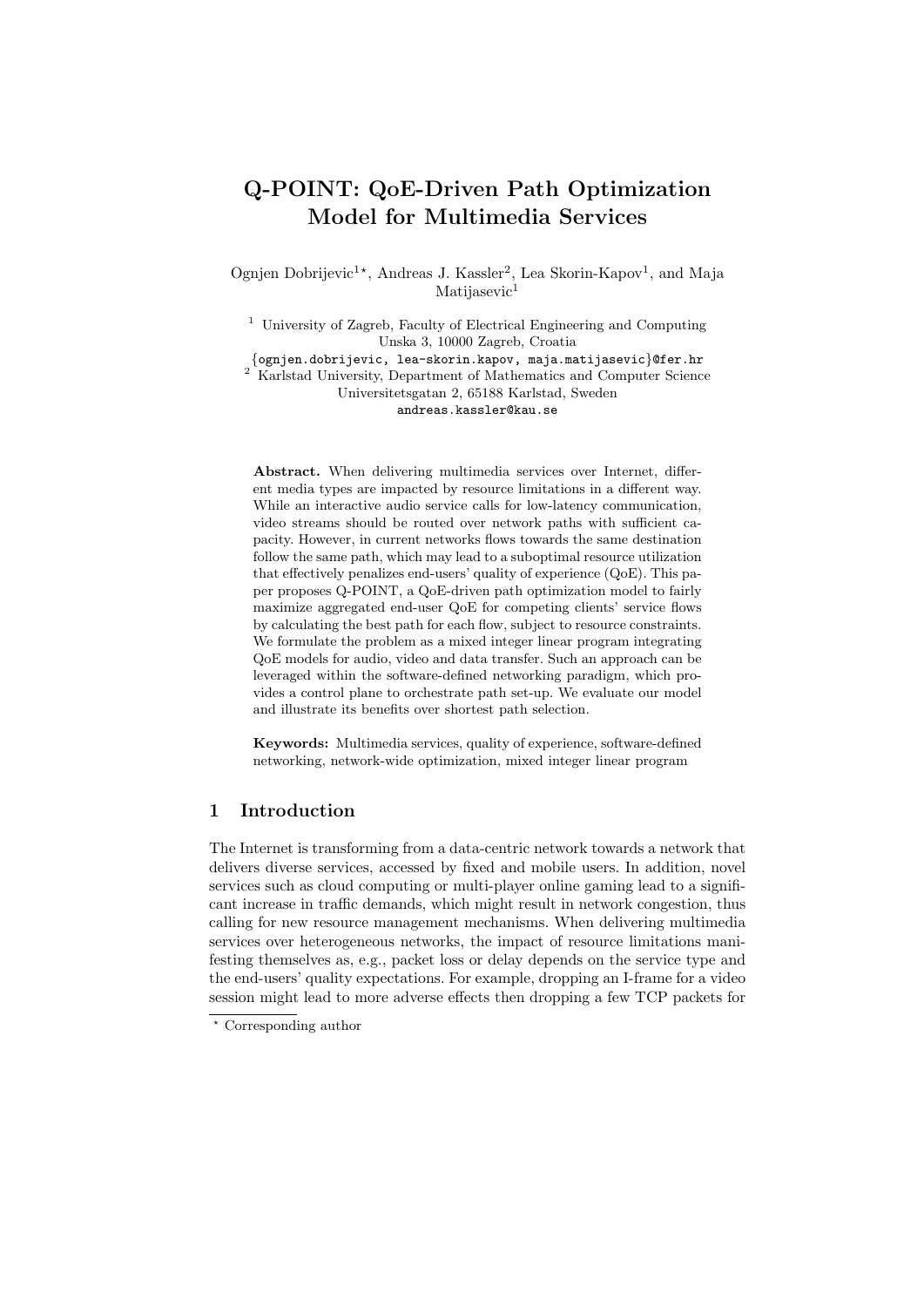a Cloud-delivered system upgrade. Researchers are looking into new ways that enable flexible, yet efficient optimization of multimedia delivery under resource constraints, while considering user quality, or quality of experience (QoE) [1].

Let us consider a network operator and its network. The operator's goal is to dynamically allocate network resources across all users and services in such a way that the total QoE is maximized over all ongoing sessions, while also considering given resources constraints. However, such an optimization is difficult to achieve because different services may have different resource demands, be impacted differently by resource limitations, and, finally, end-users may have different preferences. This requires metrics that quantify expected QoE of an end-user with regards to a given service and a specific network configuration, and functions that map network resource limitations to service metrics. Once these metrics and mapping functions are in place, the network operator can perform an optimization that guides the resource allocation and leads to, e.g., network path selection for given flows and queue configuration. Such a QoEbased optimization may consider user-, network-, and service-related constraints, but must also regard multiple sessions, service flows, and the whole network domain [2]. A preliminary approach for a multi-user domain-wide optimization has been presented in [3], but was treating the network as a "black box". This has the disadvantage that no control over the resource allocation could be exercised.

In current networks, all flows for a source-destination pair typically follow the same path, which might be a suboptimal decision. Rather, a flow should be routed over a path which has the least impact on QoE degradation for given resource constraints. For example, an audio flow should be delivered over a path that offers low latency. This calls for a mechanism that calculates the "best available path", in terms of the impact on overall QoE, for each service flow and enables per-flow routing conformed to given QoE constraints. Software-defined networking (SDN) [4] proposes an efficient means to decouple data forwarding from the control in network devices. Using, e.g., the OpenFlow protocol, routers can be configured by a centralized control ("SDN controller") to forward flows along certain paths and treat the flows according to quality of service (QoS) rules. As an outcome, SDN-based routing is beneficial for QoE-based optimization [5].

In this paper, we tackle the problem of finding the best path for each media flow by developing Q-POINT, a QoE-driven path optimization model. Our goal is to maximize the aggregated user-expected QoE value over all users and service flows in a network domain, subject to resource constraints and network topology. We use different QoE functions that map resource limitations (i.e., QoS parameters) to the QoE values in terms of mean opinion score (MOS). We formulate the problem as a mixed integer linear program and use linearization techniques to cope with the non-linearity of, e.g., buffering latency. A preliminary evaluation for different network topologies and different number of flows shows that our approach increases the overall QoE over shortest path selection.

The rest of the paper is organized as follows. We review related work in the areas of QoE-based routing and SDN in Section 2. Section 3 presents the proposed path optimization model, along with its mathematical formulation,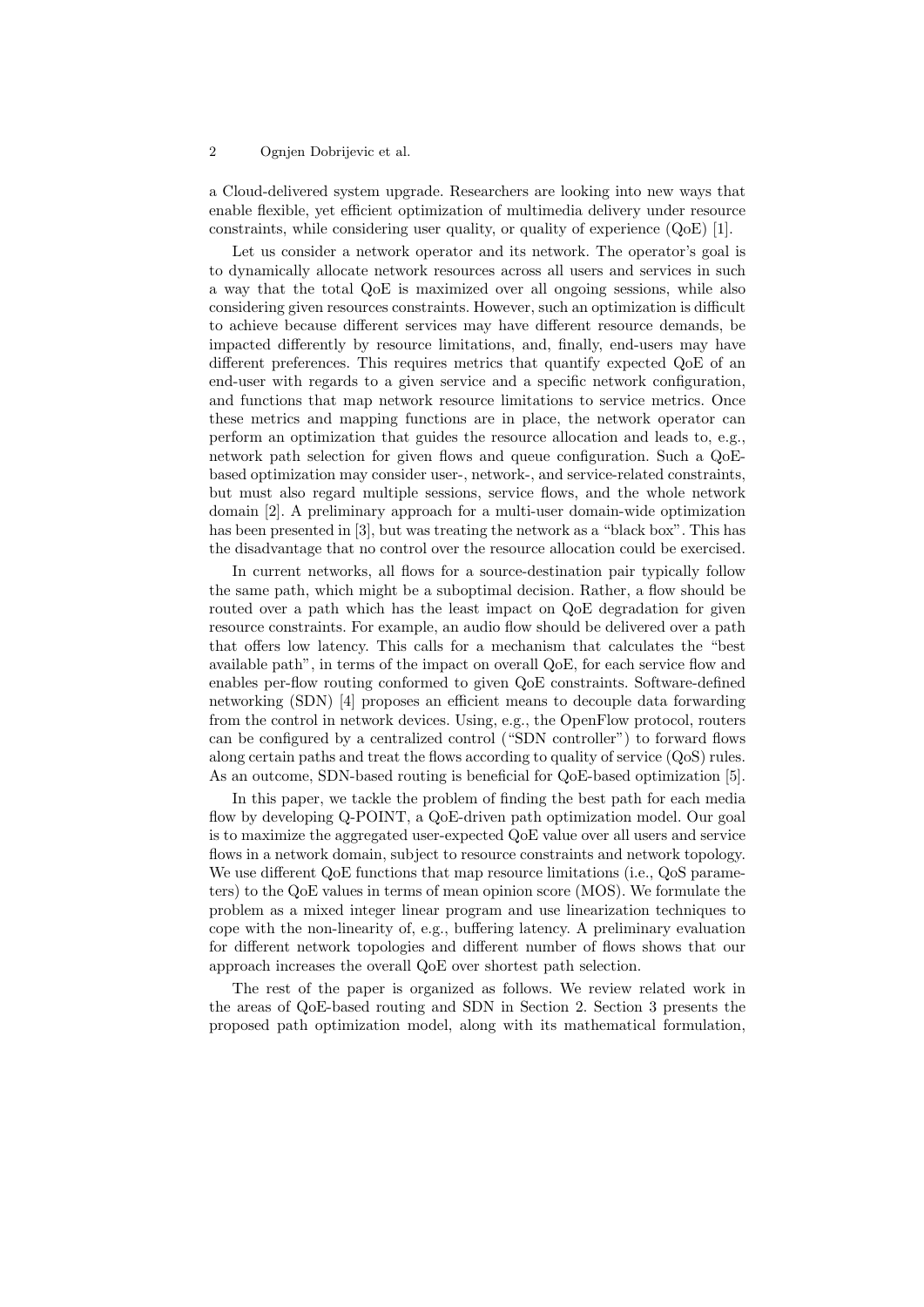while Section 4 gives a brief overview of our model implementation. Q-POINT is evaluated in Section 5, followed by the conclusion and future work plans.

### 2 Related Work

#### 2.1 Path Assignment Based on QoS/QoE Metrics

QoS-based routing has been an active research area going back over the past two decades [6, 7], focused on solving multi-constrained path and constrained shortest path problems. In recent approaches, Kumar et al. [8] present multiobjective optimization algorithms aimed at finding optimal routes for service flows belonging to different QoS classes, which is based on the importance of QoS parameters for a specific flow. Given that QoS-based routing as a multiconstrained path problem is known to be NP-complete [9], the authors propose an evolutionary algorithm that considers prioritized QoS requirements. Further, Lu et al. propose a genetic algorithm for solving multi-constrained routing problem with QoS guarantees, shown to be efficient in dynamic environments [10].

While QoS-based solutions consider media flows in terms of different QoS parameters and classes, QoE-driven approaches generally incorporate applicationlevel knowledge (e.g., application state or codecs used) which provides more accurate insight to impacts on user quality. Amram et al. [11] present networklevel mechanisms that support optimization of video transfer in cellular networks. Their goal is to maximize QoE for video flows by calculating needed transmission rate and identifying the optimal network path from video sources, and they equalize QoE among the flows that are delivered through a congested network part. A QoE optimization approach based on overlay networks that routes traffic around link failures and congestion is proposed by De Vleeschauwer et al. [12], while Venkataraman *et al.* [13] adapt to video QoE degradations by selecting one-hop, by-pass paths in overlay network that support application demands.

#### 2.2 SDN-Based Approaches

SDN offers centralized control of data forwarding and has been used in recent approaches to optimized path assignment. SDN solutions are more light-weight and flexible than overlay networks, the former not depending on overlay structures.

Egilmez et al. [14] propose an analytical framework for dynamic routing of video traffic over QoS-optimized network paths. Unlike in the current Internet, where routes are not changed on a per-flow basis, SDN provides mechanisms for dynamic route management and calculation to meet different flow requirements (e.g., in terms of QoS). The authors mathematically formulate a constrained shortest path problem, for which the cost metric is based on packet loss and jitter. Focusing on scalable video coding, their approach supports QoS delivery of a video base layer, while enhancement layers can be assigned QoS-aware routes pending available capacity. OpenQoS, an SDN controller design based on dynamic QoS-driven routing that utilizes previously outlined optimization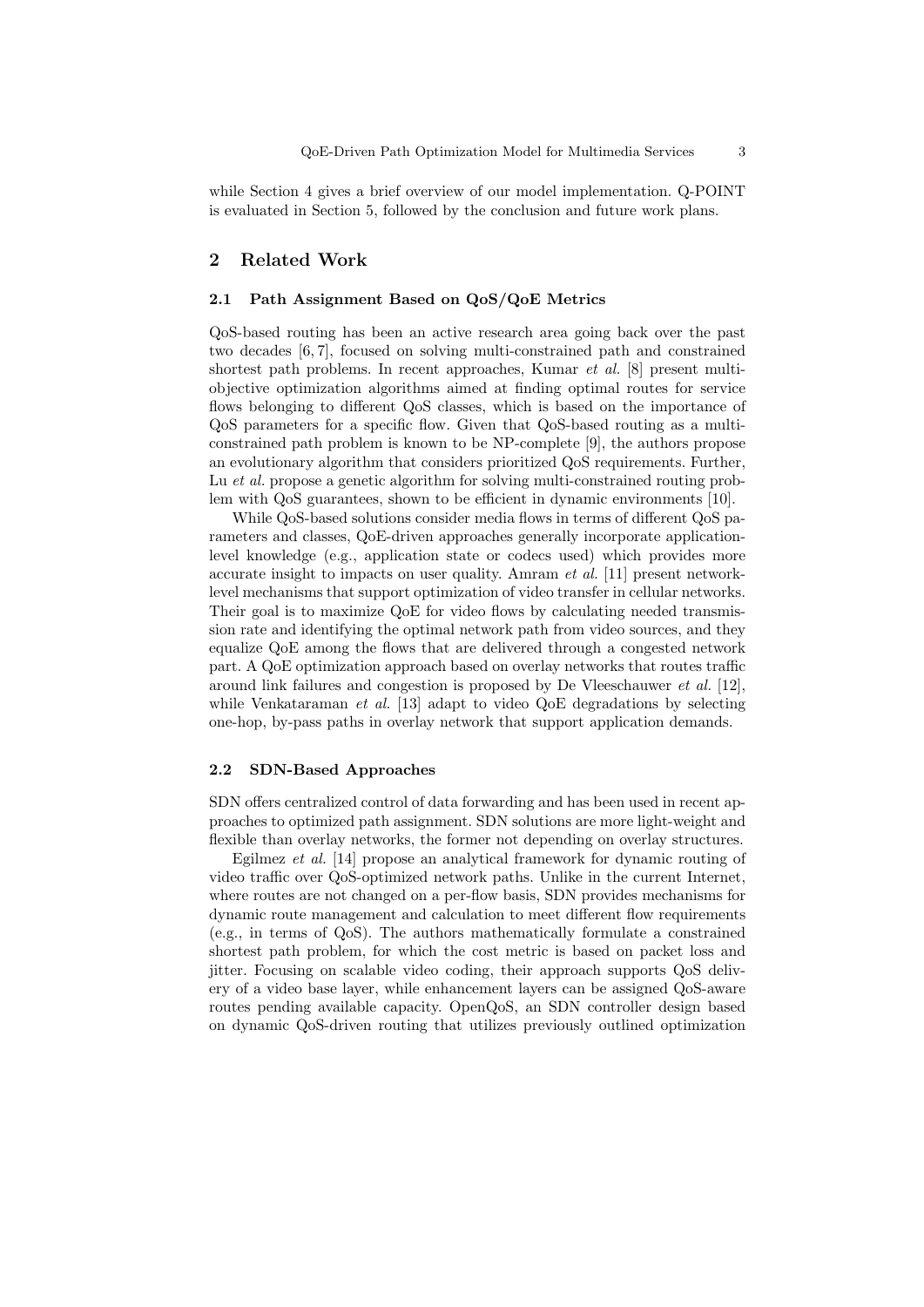framework is described in [15]. Results have shown that OpenQoS outperforms existing approaches for RTP video streaming and HTTP adaptive streaming.

Jarschel et al. [16] present an SDN approach that utilizes different path selection schemes to enhance YouTube QoE. The most advanced scheme, applicationaware path selection, leverages on application-level information about YouTube pre-buffered playtime to decide on a particular path. The actual path assignment is based on choosing one of the available links between two switches, whereas in contrast we will provide problem specification considering multi-hop paths.

In summary, a number of approaches have addressed path assignment with the goal of improving service quality. While most solutions tackle this problem from a QoS perspective, limited recent work (primarily focused on video streaming) has taken on a user-driven QoE perspective, relying on an understanding of the relationships between QoE and QoS. SDN is a viable approach in offering QoE-driven control of the path selection process, by providing an interface between application-level information and the network. Going beyond existing approaches, we propose a novel QoE-driven solution for the optimal routing of different service flows based on QoE models and user preferences. Previous work on path optimization has either neglected QoE aspects, or has assumed that all flows belonging to a session are routed along the same path between a given source and destination. We build on our generic approach proposed in [5] by formulating and solving the multi-user domain-wide QoE optimization problem.

### 3 The QoE-Driven Path Optimization Model

#### 3.1 Model Overview

A high-level view of the previously proposed multimedia service delivery that leverages on the Q-POINT model and SDN [5] is given in Figure 1. It employs the Session Initiation Protocol (SIP) [17] to negotiate parameters for multimedia sessions that are to be established. The negotiation is assisted by an SIP application server with a QoS Matching and Optimization Function (QMOF) (introduced in our past work [18]), which calculates a set of configurations for each session that incorporate information such as feasible media flows, media codecs and bit rates, and user preferences in terms of favored media type(s). Session configurations include one optimal and several suboptimal configurations with regards to user- and service-imposed constraints (e.g., the configurations may differ in number of supported media flows and codec types). Calculated session and media flow parameters are passed to an SDN controller, which provides the obtained information to the Q-POINT optimization engine. The latter is run to determine which media flows should be routed along which paths in order to maximize the aggregated QoE. In its current design, Q-POINT focuses on planning flow routes by executing a single optimization process for multiple sessions, assumed to be entering the network, before they are established. We will extend our model so as to control the path optimization with regards to new sessions and flows being added and removed on a dynamic basis. The optimization output is finally translated into a set of forwarding rules, which are then installed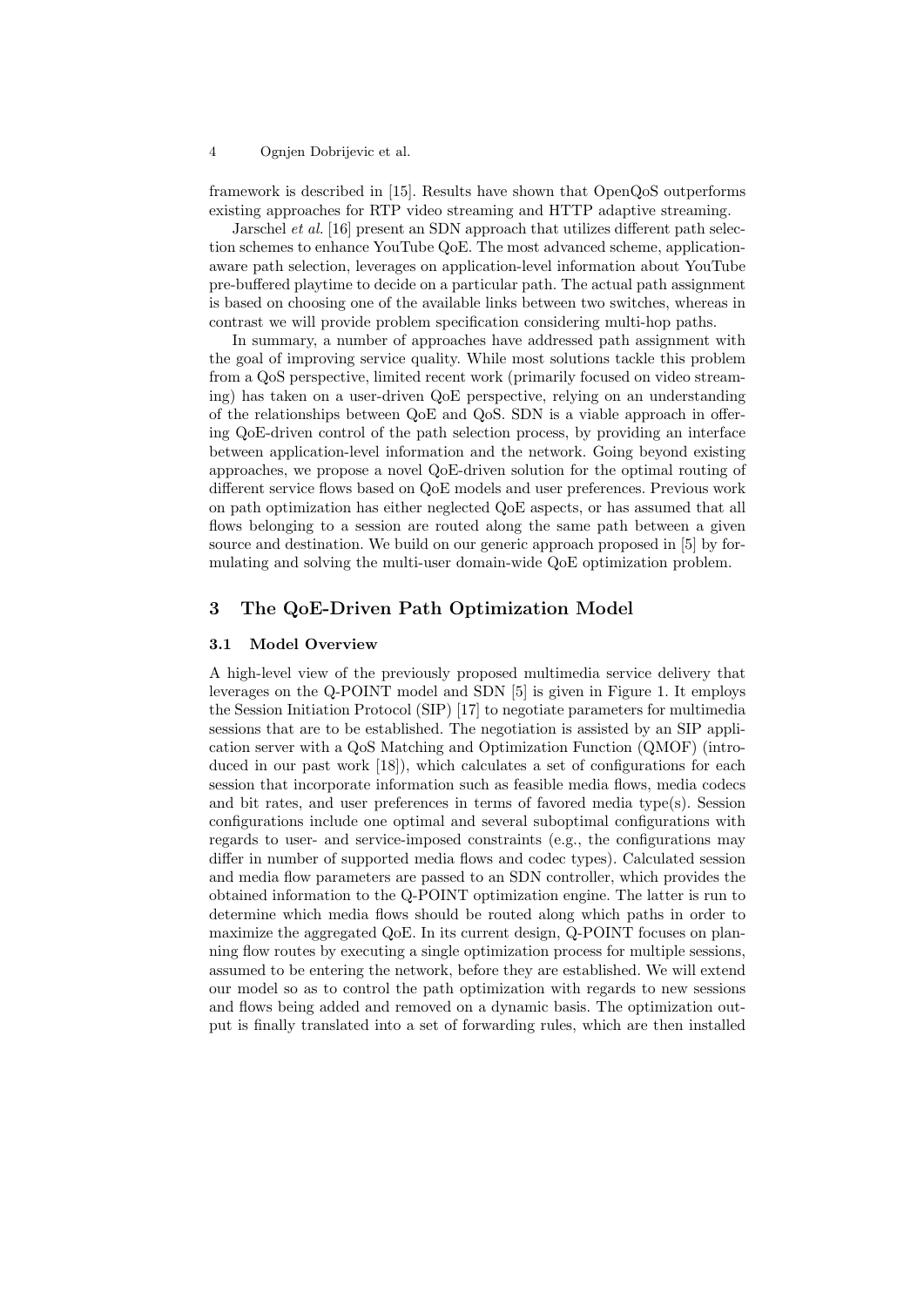

Fig. 1. Multimedia service delivery based on Q-POINT and SDN

on network devices using, e.g., OpenFlow. Other technical and implementationrelated specifics of the overall system, as well as its extensive evaluation and discussion on advantages it brings, will be presented as a part of future work.

When assigning a network path to a session flow, the optimization model implementation needs to specify all the constituent nodes and links for the given path. To achieve this objective, Q-POINT utilizes (a) an optimal configuration of each session that is to be established, (b) QoE-QoS mapping functions for different media types (e.g., for audio, video, and data), (c) network topology and link capacities, and (d) average end-to-end delay and packet loss probability.

We use a *session configuration* which includes information about media flows, such as their type, source and destination nodes, negotiated codec type and bit rate, minimum QoE value requested (which can be specified based on the chosen codec and bit rate for each flow), and weight factor, which indicates the importance of a flow within a session (e.g., audio being more important than video). In this work we will assume that audio flows belong to Voice over IP (VoIP)-based conversations, video flows to high-definition IPTV sessions, while data flows are generated by File Transfer Protocol (FTP)-based delivery.

As QoE is a multi-dimensional concept and is affected, among others, by session parameters and measurable QoS metrics, QoE models are used to capture the relationship between user-perceived quality and the considered influence factors. While other methods are possible, here we use the MOS metric with values on a scale from 1 to 5 in order to quantify quality for a media flow in the scope of the path selection process. For audio, the following model estimates MOS [19]:

$$
MOS_{audio} = T - \alpha * p_{e2e} + \beta * d_{e2e} - \gamma * (d_{e2e})^2 + \delta * (d_{e2e})^3, \qquad (1)
$$

where  $d_{e2e}$  and  $p_{e2e}$  are end-to-end (E2E) path delay and packet loss probability, respectively, while T,  $\alpha$ ,  $\beta$ ,  $\gamma$ , and  $\delta$  are function-specific values. T denotes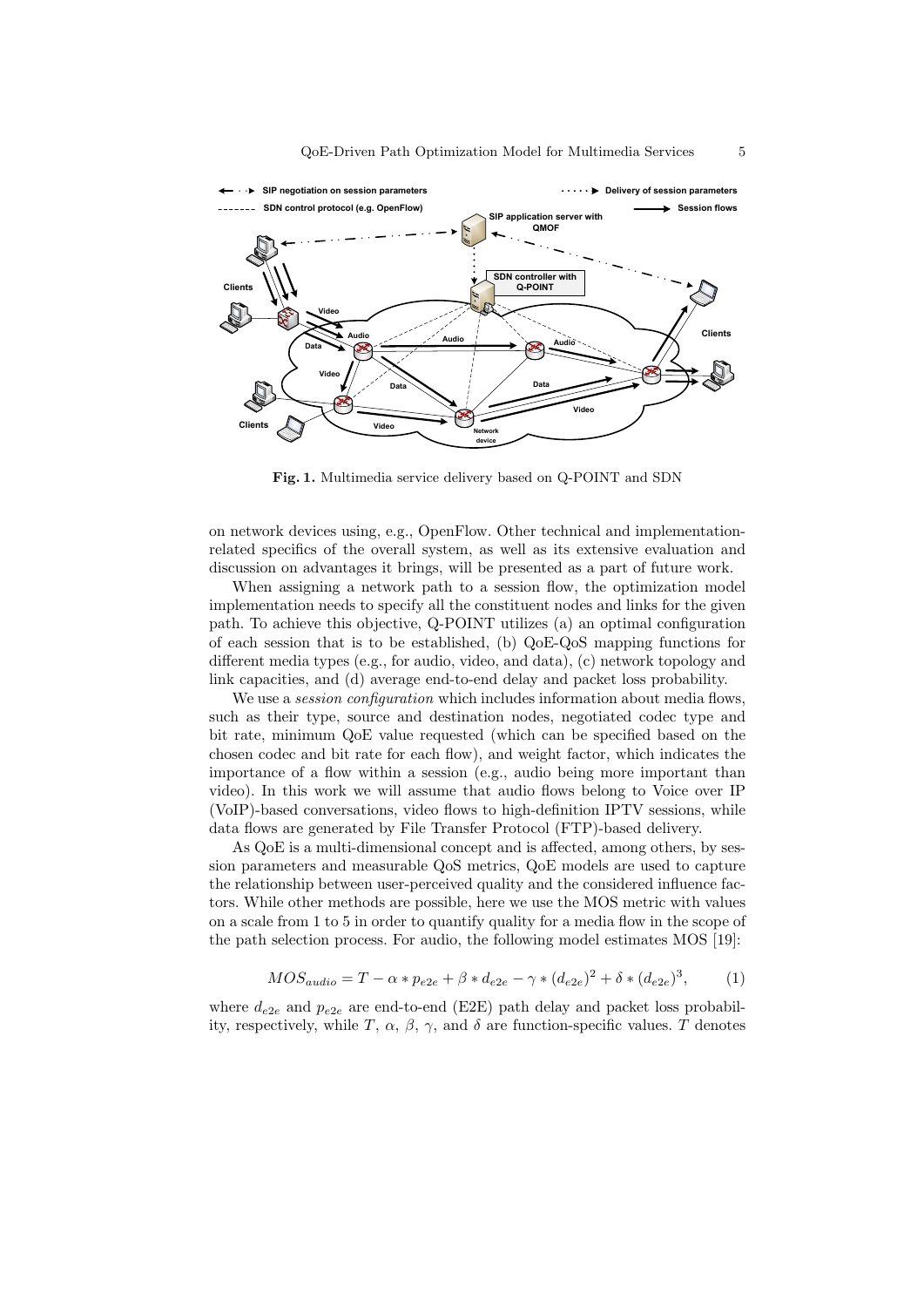maximum MOS value, specific for a chosen voice codec and bit rate, which is achievable when no packet loss and delay exist. All the chosen QoE models are representative parametric models for in-service MOS estimation. Q-POINT employs a parametric model that calculates video quality based on the video codec type (e.g., H.264), its bit rate, and E2E packet loss degradation [20]:

$$
MOS_{video} = 1 + P(c_f, o_f) * \exp(-\frac{p_{e2e}}{Q(c_f)}),
$$
\n(2)

where  $P(c_f, o_f)$  and  $Q(c_f)$  are model-specific functions of the codec type  $(c_f)$ and codec bit rate  $(o_f)$  to approximate influence of these parameters on MOS value. To assess QoE for the data transfer, the presented optimization model utilizes a logarithmic function that is described in [3]:

$$
MOS_{data} = a * \log(b * o_f * (1 - p_{e2e})),
$$
\n(3)

where  $o<sub>f</sub>$  is average data traffic rate, while a and b are model-specific constants.

One of the key issues in the problem specification regards modeling network delay and packet loss probability. In this model, E2E delay for a given path considers propagation delay of the path's links and buffering delay of its "transit nodes", while average E2E loss probability takes into account loss at the path's transit nodes due to possible congestion (link loss is assumed zero). As values for link propagation delay are input parameters of the model, average buffering delay and loss probability in the nodes are calculated during the optimization process based on the incoming traffic rate, buffer configuration at a node, and link capacity. We assume that network nodes are configured to have one incoming buffer per each media type, i.e. one for audio, one for video, and one for data, while each buffer is modeled based on an  $M/M/1/K$  queuing system. This allows us to calculate average delay and loss probability at node  $i$  as follows:

$$
d_i = \frac{\frac{x}{b} * (1 + K * (\frac{x}{b})^{K+1} - (K+1) * (\frac{x}{b})^K)}{\frac{x}{e} * (1 - \frac{x}{b}) * (1 - (\frac{x}{b})^K)},
$$
\n(4)

$$
p_i = \frac{\left(1 - \frac{x}{b}\right) * \left(\frac{x}{b}\right)^K}{1 - \left(\frac{x}{b}\right)^{K+1}}.\tag{5}
$$

Parameter  $K$  represents the buffer size in number of packets,  $x$  overall incoming traffic rate for a specific buffer,  $e$  mean packet length, while  $b$  denotes the buffer processing rate (which corresponds to link capacity). While  $M/M/1/K$  is a common way of modeling network node buffers, we note here that our aim is to extend Q-POINT so as to include other queuing system types and be able to approximate a wider range of traffic characteristics with regards to the interarrival time and service time distributions (e.g., assuming bursty traffic).

#### 3.2 Mathematical formulation

We use the *generalized network flow model* with multi-commodity flows [21] to specify an integer linear optimization model as fast solution algorithms are available for such model type. The complete model notation is given in Table 1.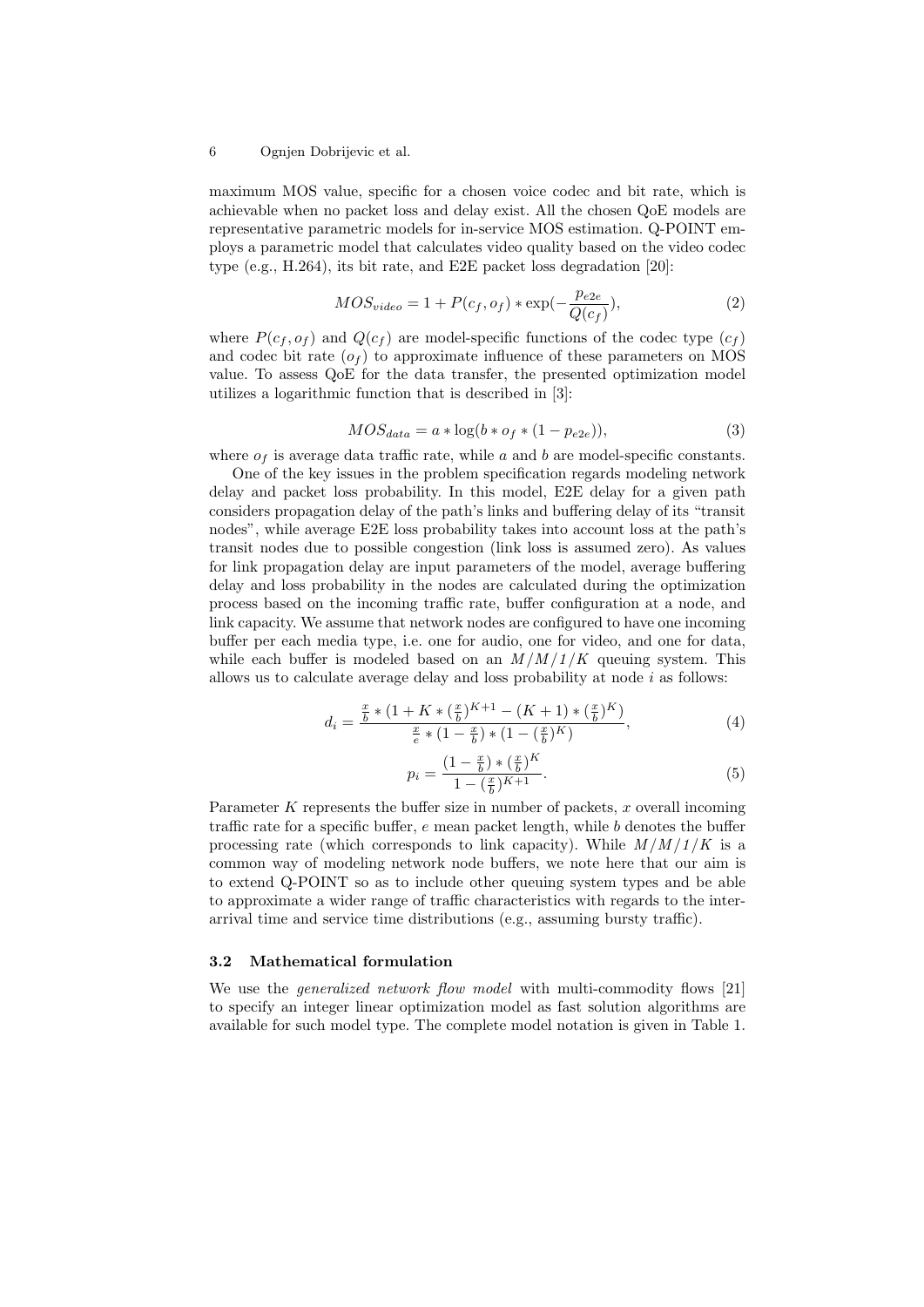| Model component                  | Symbol                                                                           | Data type                         |  |
|----------------------------------|----------------------------------------------------------------------------------|-----------------------------------|--|
| <b>Nodes</b>                     | $N = \{i\},  N  = n$                                                             | Integers                          |  |
| Links                            | $L = \{(i, j), i, j \in N\},  L  = l$                                            | Pairs of integers                 |  |
| Link delay, loss and<br>capacity | $d_{ij} > 0, p_{ij} = 0, b_{ij} > 0$                                             | Floats                            |  |
| Node delay and loss              | $d_{iq} \geq 0, p_{iq} \geq 0, q \in \{1, 2, 3\}$                                | Floats                            |  |
| Multimedia sessions              | $S = \{s\},  S  = h$                                                             | Integers                          |  |
| Session MOS value                | $u_s>0$                                                                          | Float                             |  |
| Media flows                      | $M = \{f\},  M  = m$                                                             | Vectors of floats and<br>integers |  |
| Flow source and<br>destination   | $src(f) = i_{src}^f, i_{src}^f \in N$ ,<br>$dst(f) = j_{dst}^f, j_{dst}^f \in N$ | Integers                          |  |
| Flow type, bit rate and<br>codec | $t_f, o_f > 0, c_f$                                                              | String, float and string          |  |
| Flow weight factor               | $1 \geq w_f \geq 0$                                                              | Float                             |  |
| Flow MOS minimum                 | $v_f > 0$                                                                        | Float                             |  |
| Flow MOS value                   | $u_f>0$                                                                          | Float                             |  |
| Node rates                       | $R_i = \{r_i^f = o_f : src(f) = i\},\$<br>$i \in N, f \in M$                     | Vectors of floats                 |  |

Table 1. Model notation

Let  $G = (N, L)$  be a directed network specified by the set of nodes N and the set of links L (Figure 2). Each node  $i \in N$  associates the cost per buffer  $q \in \{1, 2, 3\}$  in terms of delay,  $d_{iq}$ , and loss probability,  $p_{iq}$ , which are calculated with functions (4) and (5), respectively. Each link  $(i, j) \in L$  has the cost in terms of delay,  $d_{ij}$ , and it is assumed that the cost does not vary with the flow amount. Moreover, a link specifies capacity  $b_{ij}$ , the maximum flow amount on the link.

Let  $S$  be the set of  $h$  multimedia sessions that are to be established over network  $(N, L)$ . Each session s may involve multiple media flows. A media flow



Fig. 2. Network graph illustration for the path optimization problem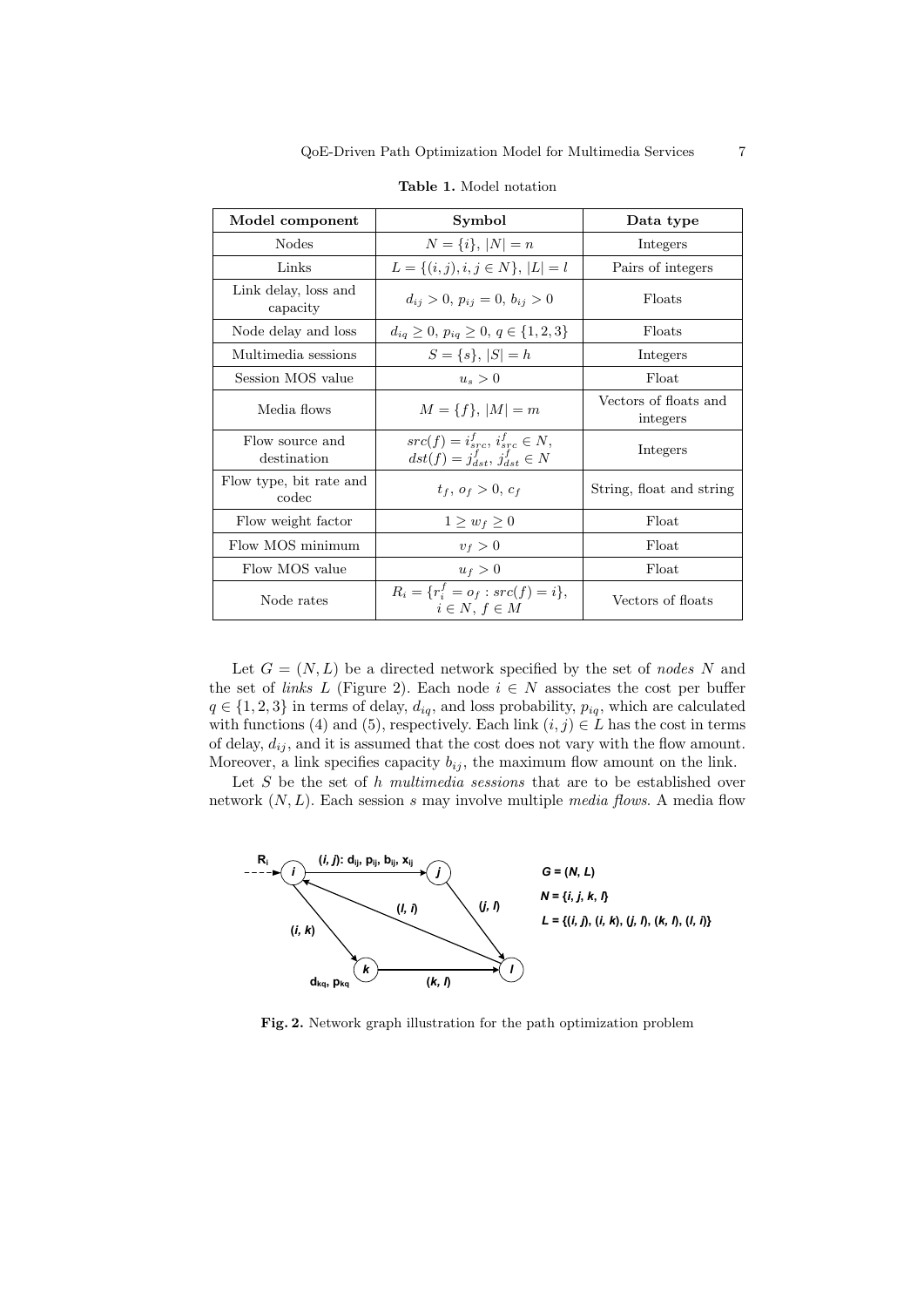$f \in M$  is specified with its source  $i_{src}^f \in N$ , destination  $j_{dst}^f \in N$ , type  $t_f$ , codec  $c_f$  (if applicable, e.g., PCM for audio or H.264 for video), which also influences the accompanying mean packet size, bit rate  $o<sub>f</sub>$  (e.g., 5 Mbit/s), weight factor in a session  $w_f$ , and defined MOS threshold, or minimum quality requested,  $v_f$ (e.g., 3.8 for audio with PCM and 80 kbps). MOS value for a flow,  $u_f$ , is predicted in the path selection process, based on formulas  $(1)$ ,  $(2)$  and  $(3)$  for a specific flow type, and then used to calculate MOS value for a session,  $u_s$ . Depending on session configurations, node  $i \in N$  may be the source or the destination for multiple flows, or just act as a transit node on their paths. If  $i$  is the source for flow f, then node rate  $r_i^f = o_f$ , while  $R_i$  references rates of all the associated flows. If *i* is a transit node for flow f, then  $r_i^f = 0$ .

Model parameters While one group of the Q-POINT input parameters relates to session configurations, the second group encompasses MOS functions  $g$ , as given by equations  $(1)$ ,  $(2)$  and  $(3)$ , which map application-level parameters  $(c_f, o_f)$  and network QoS parameters  $(d_{e2e}, p_{e2e})$  to an MOS value. The last parameter group refers to network topology, which specifies how the nodes are interconnected and what are link characteristics  $(b_{ij}, d_{ij})$ .

Decision and auxiliary variables We choose two types of decision variables for this problem formulation: (a)  $x_{ij}^f$  denotes rate of flow  $f \in M$  on link  $(i, j) \in L$ , which may be different from the original rate due to possible losses, and (b)  $y_{ij}^f \in \{0, 1\}$  indicates whether link  $(i, j)$  is selected for the path of flow f or not.

If path loss probability  $p_{e2e}^f$  is calculated based on loss probability of each node  $(p_{iq})$  on the path, then the derived loss formula incorporates a product of decision variables  $y_{ij}^f$  (to select network segments that contribute to the E2E loss), which makes the mathematical formulation non-linear. Figure 3 illustrates the applied solution to this issue by introducing a virtual network node Z and an auxiliary variable  $z_i^f$ . Node Z represents the sink for packets being lost at the path's nodes, while  $z_i^f$  holds loss rate of flow f at node i (if packet loss occurs). All network nodes  $i \in N$  are connected to Z with virtual links, which are characterized by  $b_{iZ} = \infty$ , delay  $d_{iZ} = 0$ , and loss probability  $p_{iZ} = 0$ .



Fig. 3. Network graph with virtual node  $Z$  as the "lost packets' sink"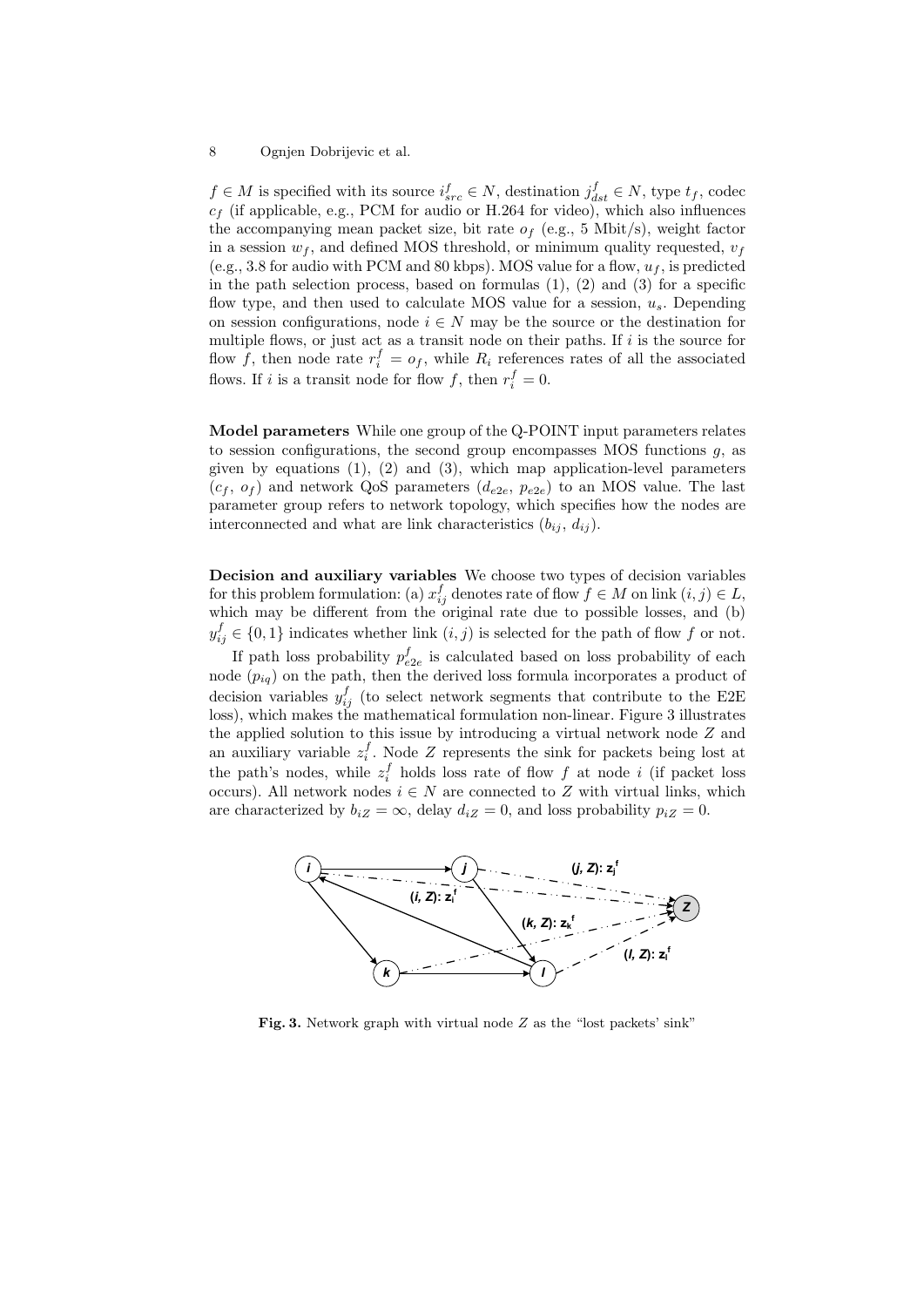Building on the applied solution, average loss probability for flow  $f \in M$  can then be calculated as the sum of loss rates at nodes that are included in the flow's path over original flow rate (note that the path loss is not additive with respect to node loss probability,  $p_{iq}$ ):

$$
p_{e2e}^f = \frac{\sum_{i \in N : i \neq \text{dst}(f)} z_i^f}{o_f}; \qquad z_i^f = \sum_{\substack{\{i \in N : \ i = \text{tail}(i,j), (i,j) \in L\} \\ i = \text{tail}(i,j), (i,j) \in L\}} x_{ij}^f * \frac{p_{iq}}{1 - p_{iq}}.
$$
 (6)

To calculate E2E delay for flow  $f \in M$ , on the other hand, delays on each node and link of the flow's path are summed up:

$$
d_{e2e}^{f} = \sum_{\substack{\{(i,j)\in L:\\i=tail(i,j),i\neq dist(f),\\i\in N\}}} y_{ij}^{f} * (d_{iq} + d_{ij}).
$$
\n(7)

Objective function As per the problem specification, the Q-POINT objective is to maximize the sum of MOS values over all multimedia sessions:

$$
maximize \sum_{s \in S} u_s,
$$
\n(8)

where MOS value for a session is calculated as a weighted sum of MOS values for the comprising (one or more) media flows:

$$
u_s = \sum_{\{f \in M: session(f) = s\}} w_f * u_f.
$$
 (9)

Model constraints Table 2 depicts mathematical formulation of the model constraints. The Minimum MOS constraint forces Q-POINT to select a path that provides, at least, MOS value  $v_f$  for flow f, thus satisfying minimum quality requirements for a specific flow and also guaranteeing a certain fairness among all end-users. Maximum link rate denotes that link  $(i, j) \in L$  can admit flow f only if its link rate  $x_{ij}^f$  does not exceed the link capacity. Similarly, the *Maximum* sum of link rates constraint imposes that the sum of link rates for flows following the same link cannot exceed the link capacity. Maximum link rate is specified so as to simplify the mathematical formulation and facilitate the problem solving.

The Flow conservation constraint for each flow specifies that incoming link rate  $x_{ij}$  at node j is divided between outgoing link rate  $x_{jk}$  and loss rate  $z_j^f$ . If j is the source for flow f, then incoming link rate equals to node rate  $r_j^f$ . Link selection forces a flow to follow only one outgoing link from its source, one incoming and one outgoing link at a transit node, and only one incoming link at the flow's destination. This means that flows are non-splittable and cannot use concurrent paths to reach their destinations, leading to a complex-to-solve model. Finally, the Loop-back links constraint requires Q-POINT to avoid choosing links that would send flows back towards their source nodes.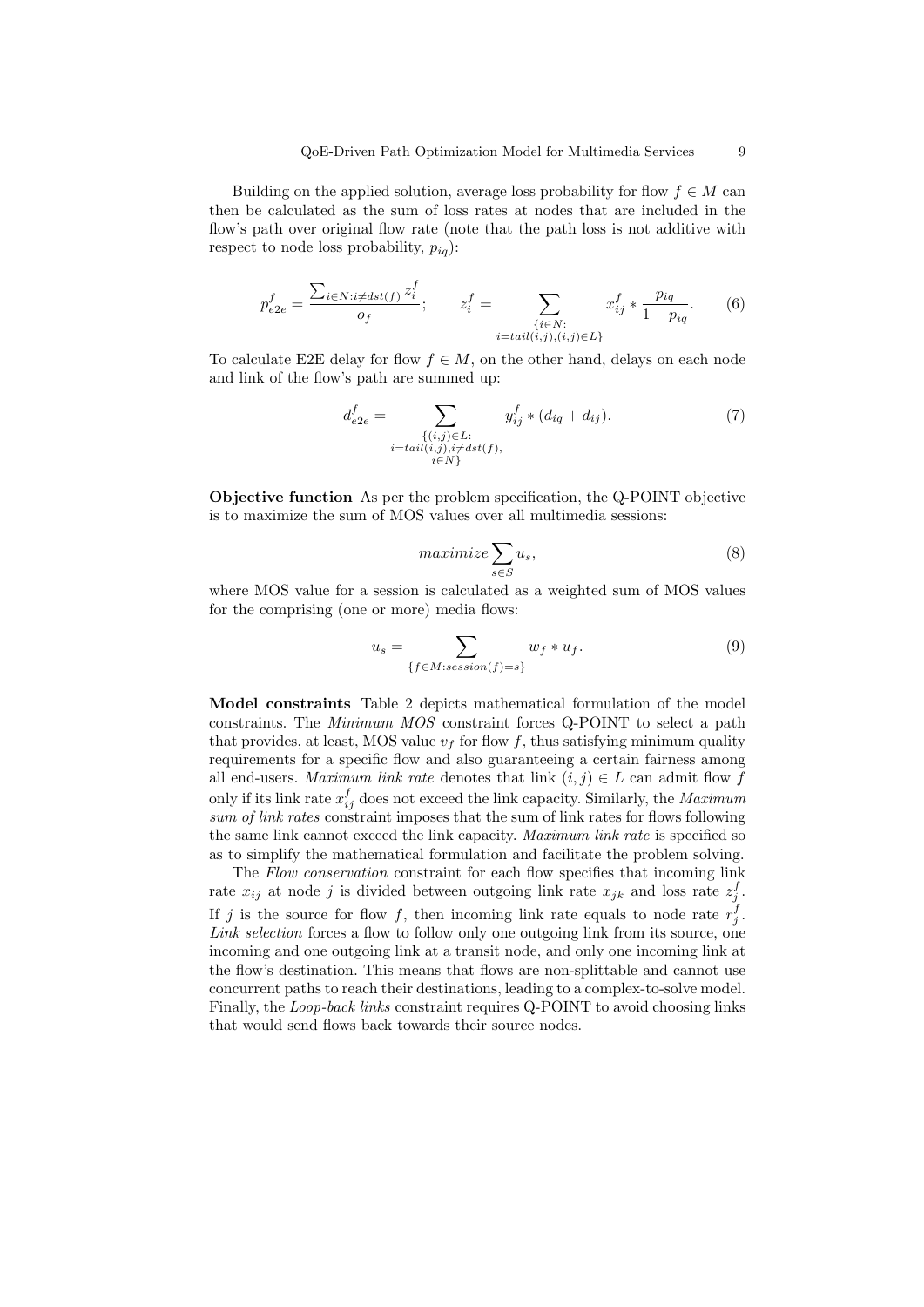| Model constraint             | Mathematical formulation                                                                         |  |  |  |
|------------------------------|--------------------------------------------------------------------------------------------------|--|--|--|
|                              |                                                                                                  |  |  |  |
| Minimum MOS                  | $u_f \geq v_f$ , $\forall f \in M$                                                               |  |  |  |
| <i>Maximum link rate</i>     | $x_{ij}^f \leq y_{ij}^f * b_{ij}$ , $\forall f \in M$ , $\forall (i, j) \in L$                   |  |  |  |
| Maximum sum of link<br>rates | $\sum_{f \in M} x_{ij}^f < b_{ij}$ , $\forall (i, j) \in L$                                      |  |  |  |
| Flow conservation            | $\sum_{\{k: k = head(i,k)\}} x_{ik}^f + z_i^f = r_i^f,$                                          |  |  |  |
|                              | $\forall f \in M$ , $\forall i \in N : j = src(f)$                                               |  |  |  |
|                              | $\sum_{\{k: k = head(i,k)\}} x_{ik}^f + z_i^f - \sum_{\{i: i = tail(i,j)\}} x_{ij}^f = 0$ ,      |  |  |  |
|                              | $\forall f \in M$ , $\forall j \in N : (j \neq src(f)) \wedge (j \neq dst(f))$                   |  |  |  |
| Link selection               | $\sum_{\{k: k = head(j,k)\}} y_{jk}^f = 1$ ,                                                     |  |  |  |
|                              | $\forall f \in M$ , $\forall i \in N : j = src(f)$                                               |  |  |  |
|                              | $\sum_{\{k: k = head(i,k)\}} y_{ik}^f - \sum_{\{i: i = tail(i,j)\}} y_{ij}^f = 0$ ,              |  |  |  |
|                              | $\forall f \in M$ , $\forall i \in N$ : $(i \neq src(f)) \wedge (i \neq dst(f))$                 |  |  |  |
|                              | $\sum_{\{i:i=tail(i,j)\}} y_{ij}^f = 1$ ,                                                        |  |  |  |
|                              | $\forall f \in M$ , $\forall i \in N : j = \text{dst}(f)$                                        |  |  |  |
| Loop-back links              | $y_{ii}^f + y_{kl}^f \le 1$ , $\forall f \in M$ ,                                                |  |  |  |
|                              | $\forall (i, j) \in L, \forall (k, l) \in L : (((i, j) > (k, l)) \wedge (i = l) \wedge (j = k))$ |  |  |  |

#### Table 2. Model constraints

### 4 Model Implementation

We use the IBM Optimization Programming Language [22] to formulate our model. One of the major issues regarding model implementation was the existence of non-linear functions in the initial formulation (e.g., equations (4) and (5) incorporate decision variable  $x_{ij}$ ). Equation (7) for calculating E2E delay on a path includes a non-linear product of binary variable  $y_{ij}$  and continuous function  $d_{iq}$ . To linearize it, we apply a technique that introduces substitute decision variables. In this case,  $d_{iq}$  is defined as a new decision variable, which in turn creates a product of binary and continuous variable. The latter product can be replaced by a new continuous decision variable, which we refer to as  $y_{dijq}$ . To be able to employ this substitution, additional constraints need to be defined:

$$
y d_{ijq} \ge 0, \quad y d_{ijq} \le y_{ij} * M, \quad y d_{ijq} \le d_{iq}, \quad y d_{ijq} \ge d_{iq} - (1 - y_{ij}) * M, \tag{10}
$$

where M is the upper bound on value of  $d_{iq}$ . Similarly, equation (6) includes a product of continuous variable  $x_{ij}$  and continuous function  $p_{iq}$ . This product is linearized by using the one-dimensional method from [23], which introduced five continuous decision variables, two binary decision variables and several of the accompanying constraints to our initial formulation.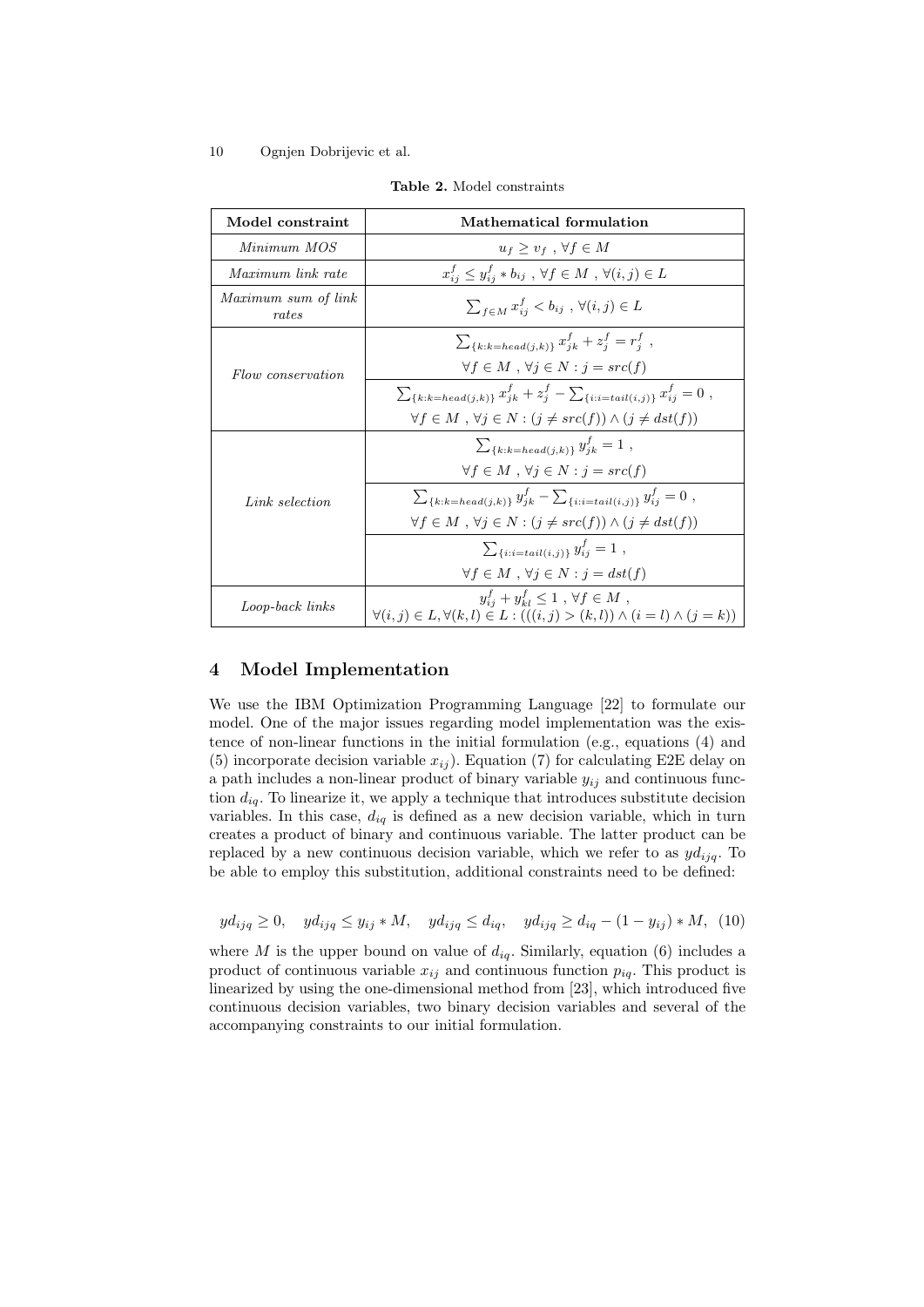#### 5 Model Evaluation

In this section, we present an initial evaluation of the proposed model. The evaluation examines the problem solving time with respect to different number of flows to be routed and network topologies. It also analyzes overall QoE gains of Q-POINT over the shortest path approach typically used in current networks.

We use IBM ILOG CPLEX Optimization Studio 12.5 [22], CPLEX Optimizer's mixed integer solver and the branch-and-cut algorithm with default settings. The solver is run in Debian Linux 6.0.8 on a workstation with an Intel Xeon CPU @ 2.6 GHz and 32 GB of RAM. To obtain numerical results for the evaluation, m flow requests are generated:  $\frac{2m}{5}$  audio flows,  $\frac{2m}{5}$  video flows, and  $\frac{m}{5}$  data flows. Flows of the same type are generated with the same characteristics (Table 3). For each flow we randomly choose its source and destination, but in a way that each network node serves as the source and the destination to a similar portion of m flows. After flow generation, the Q-POINT model is run.

The evaluation network topologies are shown in Figure 4. The first one is a random topology, while the other one is modeled against the Croatian National and Research Network (CARNet), i.e. a part of its core network. For both topologies capacity of each link is set to 1 Gbps, while link delay is randomly chosen from {10 ms, 20 ms, 30 ms}. Each network node is pre-configured with 3 buffers. Audio buffer size is set to 1000 bytes (i.e., 5 audio packets), video buffer size to 28800 bytes (i.e., 20 packets), while data buffer size is set to 30000 bytes. The weighted fair queuing discipline is assumed at network nodes, which all serve as source and destination to flows of different type, with buffer weights set to 0.3, 0.5 and 0.2 for audio, video and data flows, respectively. The chosen network values were empirically derived and impact of their variations on the optimization result will be analyzed in future work, as well as impact of more complex network topologies. All results are obtained over 10 test runs for each topology and flow number m, which is specified from  $\{100, 200, 300, 400, 500\}$ .

With respect to the CARNet-like topology, Table 4 shows the sum of QoE values over all flows for Q-POINT and the shortest path selection, which is based on the "hop-count" metric. While Q-POINT achieves higher aggregate QoE for each m value, a notable difference occurs for  $m = 500$ , when overall traffic increases link utilization considerably (for some links to above 50%). Our model consequentially aims to distribute video and data paths so as to "balance" traffic load per node, thus minimizing QoE degradations. For  $m = 500$ , Q-POINT

| Flow type | Codec      | Bit rate<br>[Mbps] | Maximum<br><b>MOS</b> | Mean packet<br>length [bytes] | Generated<br>no. of flows |
|-----------|------------|--------------------|-----------------------|-------------------------------|---------------------------|
| Audio     | <b>PCM</b> | 0.08               | 4.3                   | <b>200</b>                    | $\frac{2m}{5}$            |
| Video     | H.264      | 5.0                | 4.7                   | 1440                          | $\frac{2m}{5}$            |
| Data      | -          | 5.0                | 4.5                   | 1500                          | $\frac{m}{5}$             |

Table 3. Flow characteristics for the Q-POINT evalution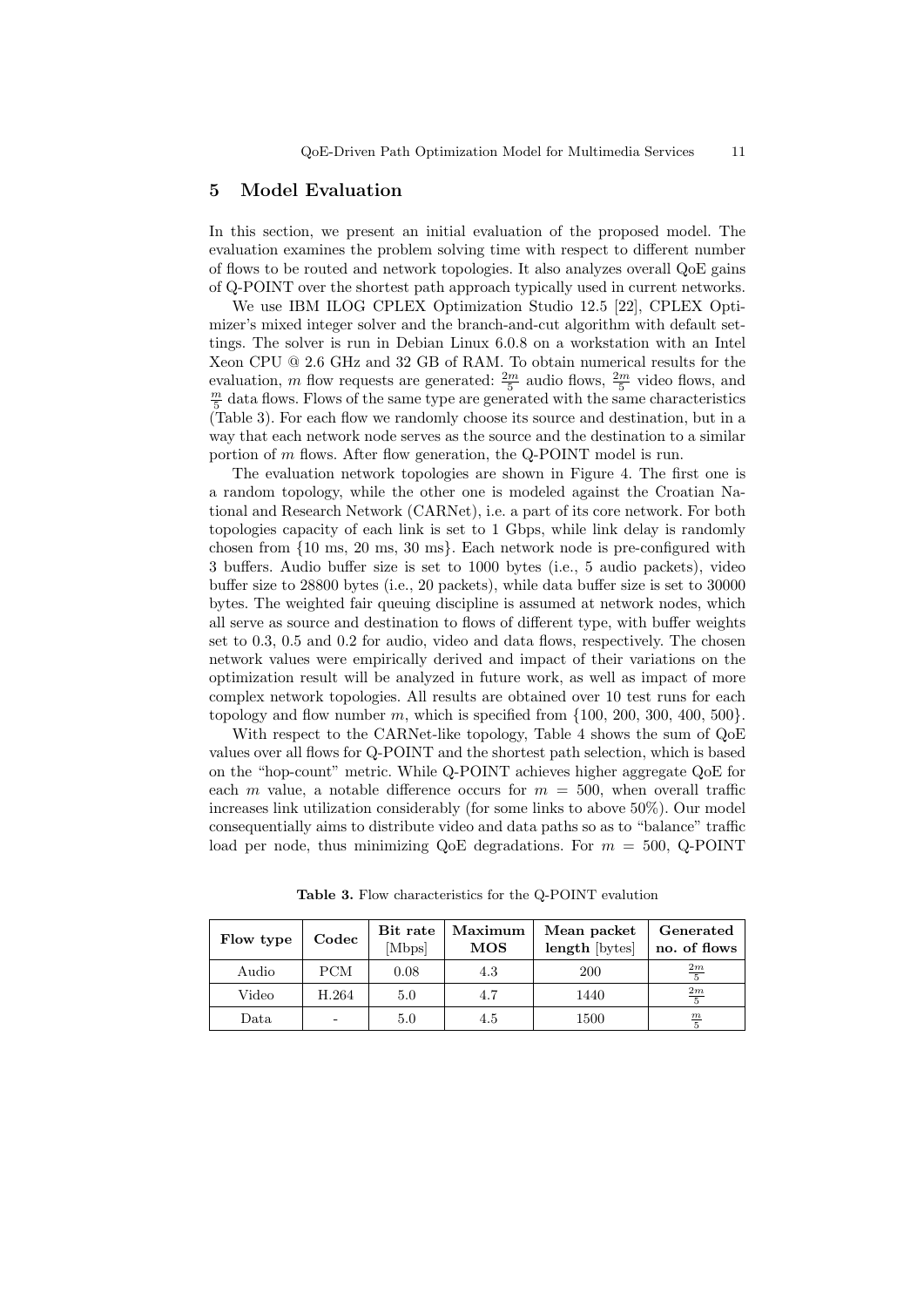

Fig. 4. Network topologies for the Q-POINT evaluation

obtains, e.g., video loss probability under 0.15% at each node, with all video flows over two-hop paths facing loss probability of 0.23% on average and achieving MOS of 4.56 on average. With the same flow configuration, the shortest path selection results in, e.g., video loss probability at node 9 of 0.87%. Moreover, 66 video flows are assigned two-hop routes with loss probability of 1.12% on average, leading to their average MOS value of 3.99. Although this preliminary evaluation shows some encouraging results on QoE gains of Q-POINT over the shortest path, a thorough analysis needs to be performed to derive general conclusions.

| $CARNet-like$ topology  | $m = 100$ |       | $m = 200$   $m = 300$   $m = 400$   $m = 500$ |        |        |
|-------------------------|-----------|-------|-----------------------------------------------|--------|--------|
| Shortest path selection | 448.5     | 892.9 | 1330.3                                        | 1754.2 | 2147.4 |
| Q-POINT model           | 449.0     | 895.6 | 1338.8                                        | 1775.1 | 2200.7 |

Table 4. Comparison of the sum of QoE values over all flows

Average execution time of the solver is shown in Figure 5. While Q-POINT yields acceptable performance for the random network, which is of a simpler topology than the CARNet-like network, and  $m = \{100, 200\}$ , it is evident that running a single optimization of paths for that many flows in a network would be too time consuming to apply the model for dynamic network reconfiguration.

## 6 Conclusion

In this paper, we have presented Q-POINT, a QoE-driven path optimization model for multimedia services. In contrast to traditional networks, where flows with the same destination typically follow the same path, Q-POINT calculates the best path for each service flow so as to maximize the aggregated QoE for a whole network domain. The key contribution of this paper is the presented mathematical model, which is formulated as a mixed integer linear program.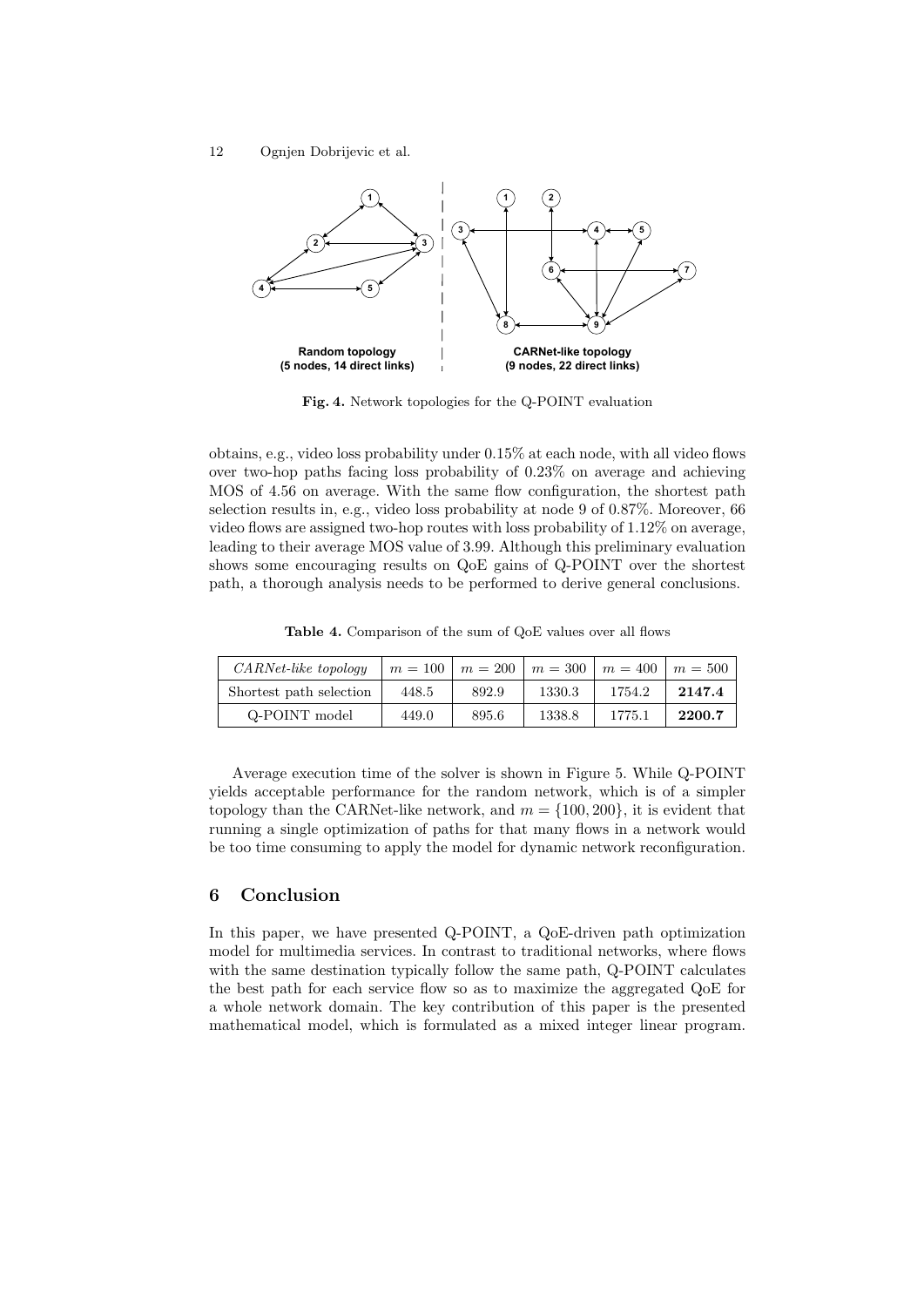

Fig. 5. The solver execution time

The preliminary evaluation shows that our model increases the overall QoE, which means that end-users will be more satisfied with the delivered service.

Our work opens up several interesting research aspects. First is to evaluate impact of different QoE-QoS mapping functions on resource utilization and of using multi-path transfer, with the latter simplifying the model complexity since flows become splittable. As end-users frequently establish new sessions and flows, we are currently extending Q-POINT to control optimization for given traffic dynamics, while trying to keep the number of path reconfigurations for the existing flows to a minimum. We also plan to address the applicability and benefits of our approach in the context of additional service types (e.g., adaptive video streaming over HTTP and on-line gaming) and more complex traffic mixes. A step further will be to explore heuristics that will allow us to achieve a satisfactory QoE result in minimal (or acceptable) execution time. Finally, we have also started to implement the model within the SDN framework by developing an SDN controller application to run Q-POINT.

Acknowledgments. This work has been supported by the European Community's 7th Framework Programme under grant agreement no. 285939 (ACROSS), and the research projects 036-0362027-1639 and 071-362027-2329 funded by the Ministry of Science, Education, and Sports of the Republic of Croatia. Additional support was provided by the KK-stiftelsen under the READY project.

### References

- 1. Schatz, R., Hoßfeld, T., Janowski, L., Egger, S.: From Packets to People: Quality of Experience as New Measurement Challenge. In: Biersack, E., Callegari, C., Matijasevic, M. (eds.) Data Traffic Monitoring and Analysis. LNCS, vol. 7754, pp. 219–263. Springer, Heidelberg (2013)
- 2. Thakolsri, S., Khan, S., Steinbach, E. G., Kellerer, W.: QoE-Driven Cross-Layer Optimization for High Speed Downlink Packet Access. J. Communications, North America. 4, 669–680 (2009)